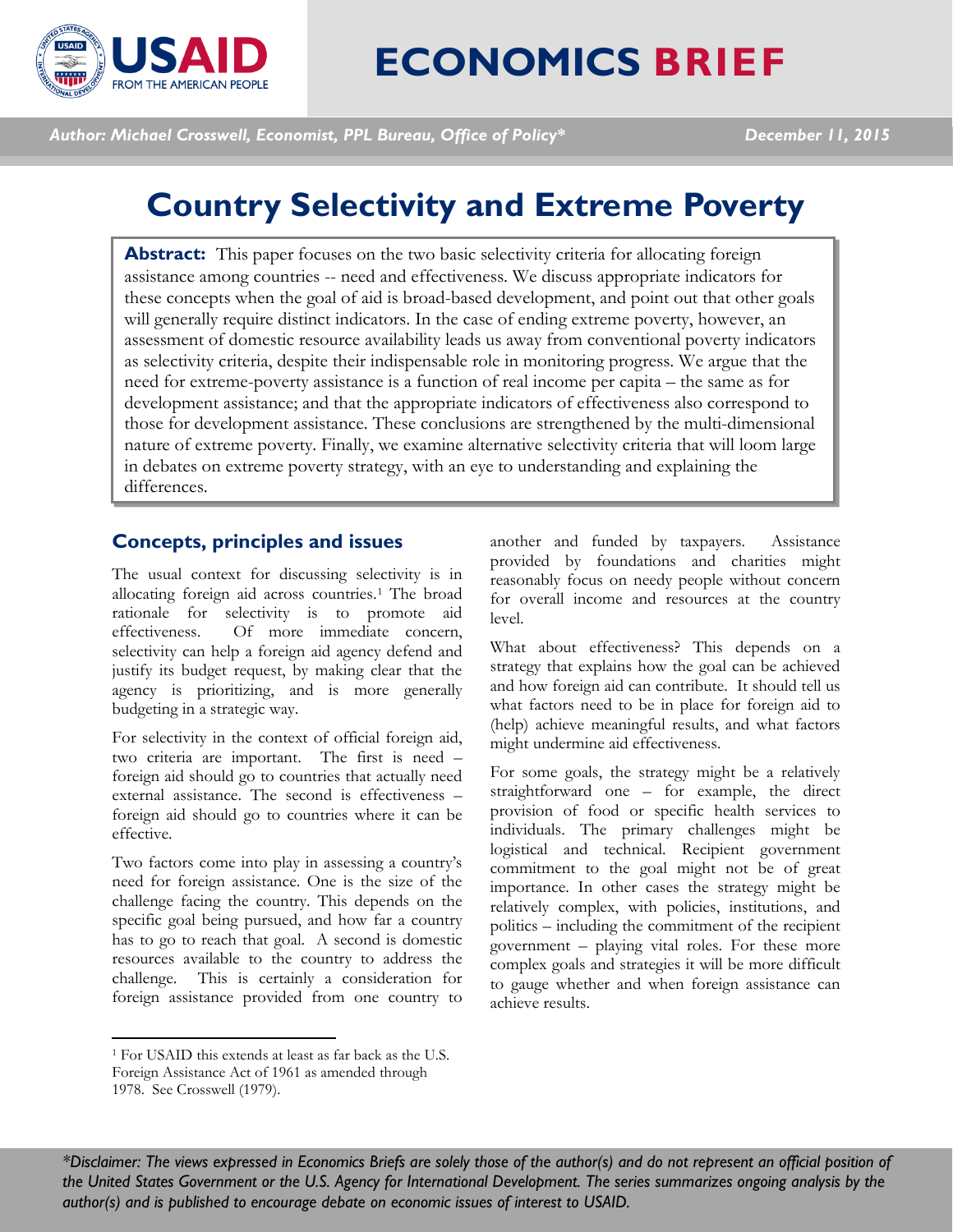#### **Selectivity in allocation foreign assistance for development**

Since the early 1960s the primary goal for U.S. foreign aid has been development, traditionally seen as economic and social progress and transformation in poor countries. In particular, the goal has been to help poor countries reach a level of economic and social development such that they can sustain further progress on their own, without relying on foreign aid. In this context, the standard indicator of need has been per capita income, which simultaneously serves as a proxy for level of development and as a measure of the availability of domestic resources.

As a proxy for level of development, we can identify a per capita income level at which a country should "graduate" from reliance on developmental foreign aid. Current per capita income then represents the magnitude of the challenge, in terms of how far a country needs to go to reach the goal[.2](#page-1-0) Per capita income simultaneously provides a measure of domestic resource availability – both financial resources and (less directly) the availability of resources such as institutional capacity, human capital and physical capital including infrastructure.

What about effectiveness and the opportunity to achieve results? During the 1980s and into the 1990s, there was growing emphasis within USAID on measures of policy performance for purposes of likely effectiveness and selectivity. Later, the emphasis on policy performance as the primary determinant of aid effectiveness was enshrined in the Millennium Challenge Corporation, which adopted a transparent, indicator-driven approach to gauging policy performance in order to identify candidates for MCC resources.[3](#page-1-1) Meanwhile, the World Bank has been conducting internal appraisals of policy performance (the Country Policy and Institutional Assessment, or CPIA) to allocate International Development Association (IDA) resources since the 1970s. Beginning in 2005, CPIA

<span id="page-1-2"></span> $\overline{\phantom{a}}$ 

scores were made public, partly to encourage other donors to allocate aid more selectively.[4](#page-1-2)

How strong is the evidence linking aid effectiveness to policy performance? Two influential World Bank studies issued during the late 1990s provided compelling empirical evidence and analysis. Isham and Kaufmann identified a very strong statistical association between a country's policy environment and investment project performance[.5](#page-1-3) Around the same time, Dollar and Burnside (2000) looked at the links between aid, policies and growth. They not only confirmed the importance of policy performance for the contribution of aid to growth, but also found no indication that aid could be effective in persuading or inducing countries to adopt good policies. The best indicator of commitment to development progress was actual policy performance. While there has been substantial debate in the literature on whether and under what conditions aid contributes to growth, and whether policy performance matters for aid effectiveness, the U.S., the World Bank, and others continue to consider policy performance as an important determinant of developmental aid effectiveness[.6](#page-1-0)

A third variable that has been important for selectivity has been *population size*, typically considered as an aspect of need, or as a scaling variable. However, the emphasis to be placed on population size has been a matter of debate within USAID over the years. Much depends on the strategy that explains how development is achieved and how foreign aid helps. To the extent that direct provision of goods and services to people is emphasized, population size obviously matters a great deal. For aid that supports policy reform and institution building, the importance of population size is arguably less, but not zero.<sup>[7](#page-1-4)</sup>

l

<span id="page-1-3"></span><span id="page-1-0"></span><sup>2</sup> Per capita income – particularly in Purchasing Power Parity (PPP) terms – tends to be highly correlated with social indicators of development such as poverty, literacy, fertility, and life expectancy. At various times USAID has used a multidimensional index of need variables to make our concern with those dimensions of development more explicit

<span id="page-1-4"></span><span id="page-1-1"></span><sup>3</sup> <https://www.mcc.gov/pages/selection>

<sup>4</sup> [http://www.worldbank.org/ida/how-ida-resources](http://www.worldbank.org/ida/how-ida-resources-allocated.html)[allocated.html](http://www.worldbank.org/ida/how-ida-resources-allocated.html)

<sup>5</sup> See Isham and Kaufmann (1999).

<sup>6</sup> For excellent reviews of the issues surrounding the Burnside/Dollar study and other efforts to gauge aid effectiveness, see Roodman (2007) and Arndt, Channing, Jones and Tarp (2010). For analysis of the dynamics between aid and policy performance, see Adam and O'Connell (1999).

<sup>7</sup> Given the collective-good aspect of policy reform, the value of accomplishing a given reform would be greater if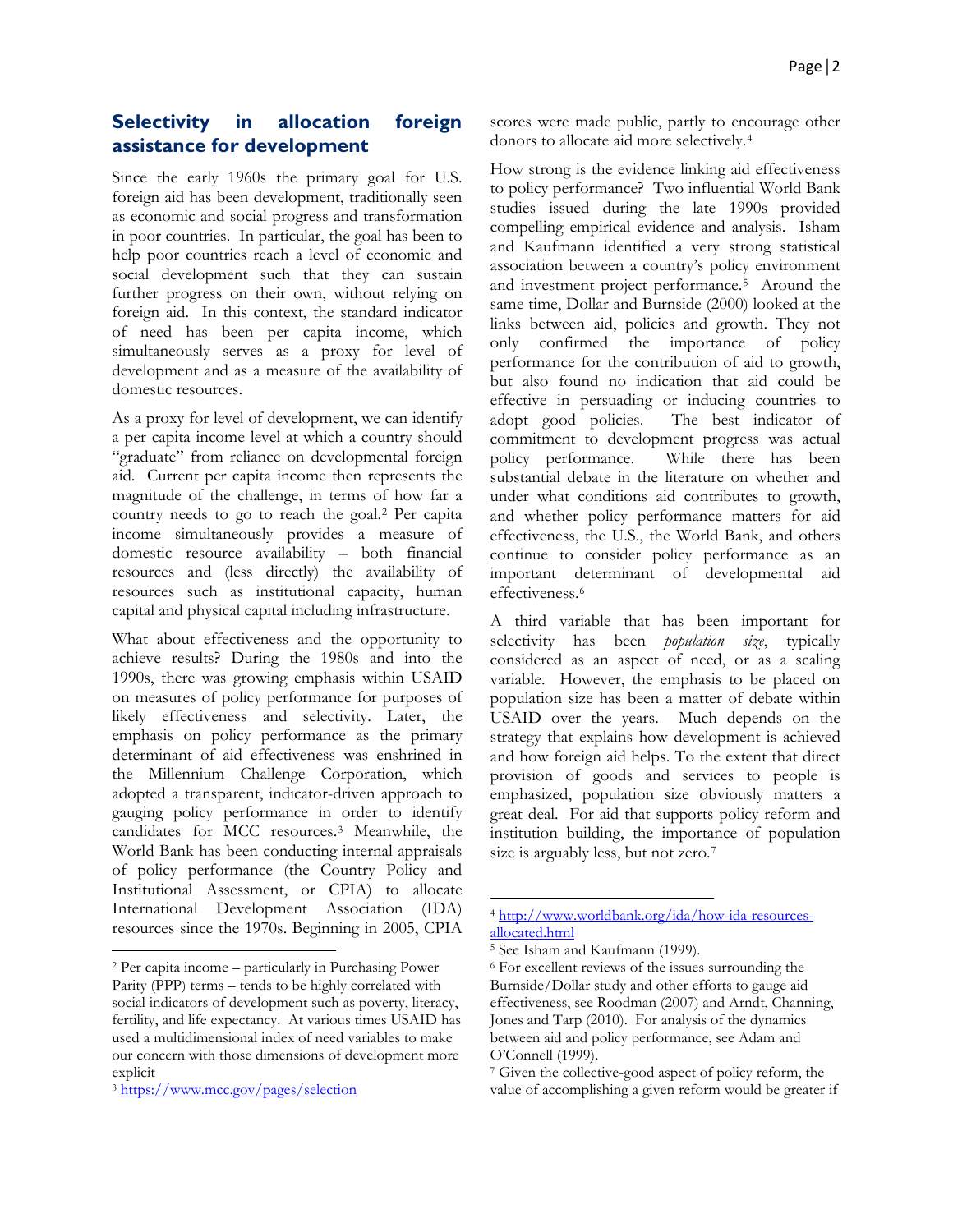One remaining issue deserves discussion in the context of development – the interdependence between need indicators and effectiveness indicators.[8](#page-2-0) Some measures of policy performance and governance depend not simply on political will and commitment, but also on resources and capacity that increase as countries make development progress. This can create a tension between our two basic allocation criteria. Poorer countries would merit higher priority based on need, but would be handicapped in competing on the basis of policy performance.

There are several ways to ease this tension, although none of them remove it. One way is to choose measures of policy performance that are not highly dependent on domestic resources and institutional capacities – such as inflation, budget deficits, and trade restrictions.[9](#page-2-1) A second way is to group countries by income level for purposes of gauging policy performance – an approach followed by the MCC. A third way is to run a regression and prioritize countries where policy scores are higher than predicted by income levels.

# **Need and effectiveness for other goals**

Not all foreign aid is aimed at development progress as conventionally defined. While need and effectiveness remain the general criteria for country selectivity, the specific measures and indicators will vary depending on the goal; and will typically produce a quite different set of priority countries. Examples of such goals include: 1) supporting strategic states; 2) strengthening fragile states; 3) assisting in the transition from communism; 4) containing one or another infectious disease such as HIV/AIDS; and 5) addressing other global issues such as climate change or biodiversity. For these goals per capita income and other development indicators are not likely to serve well as indicators of need. And, measures of policy performance such as those used by the World Bank or MCC are not likely

<span id="page-2-2"></span>l

to indicate where assistance can be used to greatest effect. Instead, each of these goals (and the associated strategy) will yield its own distinct indicators for need and effectiveness[.10](#page-2-2) A list of ten to fifteen top priority countries for any one of these goals would look quite different from a list of top priority countries based on per capita income and policy performance, with some attention to population size.

Several important points flow from this. First, with distinct goals and distinct selectivity criteria it has been important to identify distinct resources for each goal, and allocate and manage them accordingly. The shorthand expression for this has been "Separate goals, separate accounts".[11](#page-2-3) Among the goals mentioned above, distinct accounts have proved useful for supporting strategic states (Economic Support Funds); assisting in the transition from communism (various accounts); and addressing global health issues.[12](#page-2-4) In principle, funds for distinct goals could be allocated from a single account based on a budgeting model that incorporated weights for each goal, as in utility maximization for an individual consumer. In the absence of such a model, efforts to fund distinct goals from a single account are handicapped by competing selectivity criteria. The practical solution has sometimes been earmarks and directives that essentially create a set of sub-accounts.[13](#page-2-5)

Second, with or without separate accounts, evaluations of donor selectivity are typically based on selectivity criteria appropriate for broad-based development – without acknowledging distinct goals with distinct selectivity indicators. Such evaluations will readily reach unduly negative conclusions for donors (like the United States) who are pursuing a range of distinct goals for foreign aid.[14](#page-2-1)

Third, a good, practical test for whether a particular goal is distinct from development or not is to

l

<span id="page-2-4"></span><span id="page-2-3"></span>the (non-rival) benefits of the reform were spread over more people. The cost of accomplishing the reform, on the other hand, might not rise proportionately with population.

<span id="page-2-5"></span><span id="page-2-0"></span><sup>8</sup> This discussion is based on Crosswell (2010).

<span id="page-2-1"></span><sup>9</sup> For developing countries, the CPIA is only weakly correlated with per capita income.

<sup>10</sup> For further detail and discussion see USAID's [2006](http://pdf.usaid.gov/pdf_docs/PDACG244.pdf)  *[Policy Framework for Bilateral Foreign Aid](http://pdf.usaid.gov/pdf_docs/PDACG244.pdf)*.

<sup>11</sup> Arkedis (2011) provides a compelling exposition of the rationale for "separate goals/separate accounts".

<sup>12</sup> See U.S. Department of State and USAID (2005) for an overview of funding accounts for U.S. foreign assistance. <sup>13</sup> For a discussion of some of the issues associated with this approach, see Crosswell (2004).

<sup>14</sup> Dollar and Levin (2004), for example, find that the United States is not particularly selective.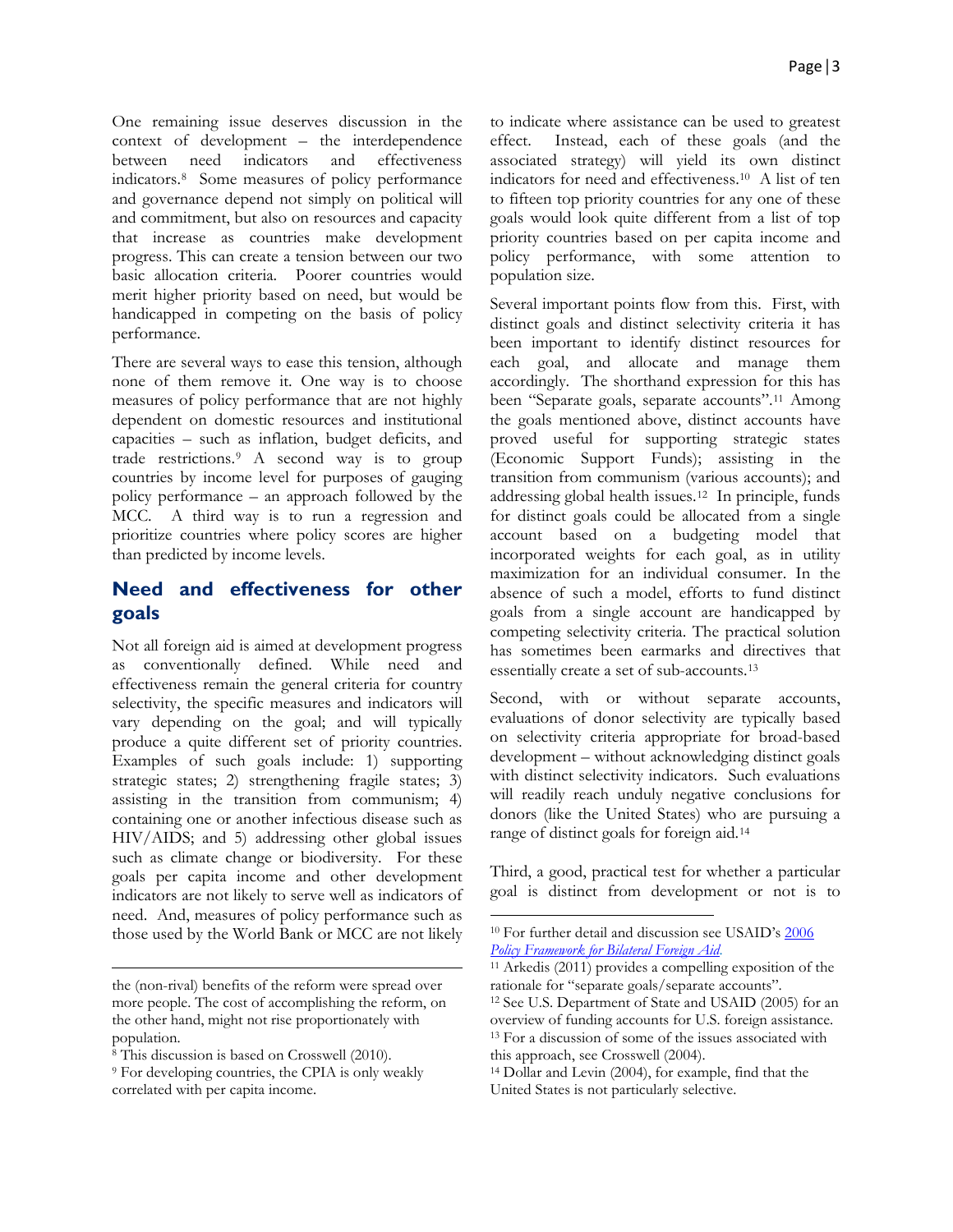identify the top priority countries for that goal and then compare them with top priority countries based on the development criteria discussed above. If the two lists are quite different, we are likely dealing with distinct goals. With this cautionary note in mind, we turn to selectivity criteria for extreme poverty.

#### **Selectivity and extreme poverty**

Helping to end extreme poverty is now an overarching goal for USAID, as reflected in USAID's Mission Statement.[15](#page-3-0) Is this a distinct goal that calls for distinct need and effectiveness criteria? For each criterion, we first consider extreme poverty defined in terms of consumption levels, for example by the new \$1.90 international extreme poverty line (Ferreira *et al.* 2015). We then turn to a multidimensional view of extreme poverty.

*Need –* The challenge of defining a suitable measure of need in the context of an overarching goal of poverty reduction is not a new one for USAID. During the late 1970s, USAID operated under the overarching goal of poverty reduction, expressed in terms of meeting basic human needs. For purposes of strategic budgeting and selectivity, USAID required a measure or measures of need that incorporated the two considerations discussed earlier: the magnitude of the challenge facing the country; and domestic resources available to the country to meet that challenge. This was at a time when data on poverty and income distribution were scant. USAID staff eventually arrived at a single indicator that incorporated both dimensions of need, and which did not depend on estimates of the extent and depth of poverty. The indicator was the ratio of per capita income to the poverty line. The relevant population variable was total population and not the number of poor people.[16](#page-3-1)

<span id="page-3-2"></span>It is not at all obvious how an analysis that begins with the challenge of reducing poverty can deliver an indicator of need that makes no reference to the number of poor and the depth of poverty. As we will see, the analysis started with the two key dimensions of need, and then uncovered a

l

reasonable way to combine those in a single indicator with manageable data requirements.

The approach considered a hypothetical country with national income  $Y$  and total population  $n$ , of which a sub-set  $H$  were living below the international poverty line (given by z). The magnitude of the challenge was represented by the gap between the average income of the poor and the poverty line (i.e., the average shortfall of the poor), multiplied by the number of people below the poverty line; let us call this T, to denote the *total* monetary shortfall of the poor[.17](#page-3-2)

The second consideration for gauging need at the country level was domestic resources available to help end poverty. This was represented by the surplus  $S$ , defined as the aggregate amount by which incomes of the non-poor exceeded the poverty line. A need indicator incorporating both  $T$  and  $S$  should be an increasing function of  $T$  and a decreasing function of  $S$ ; and it should be neutral with respect to country size. Very importantly, the measure should not reward a country for high inequality. The latter requirement ruled out  $T/S$  because when a country transfers a dollar from a poor person to a non-poor person,  $T/S$  falls. Using this indicator would therefore penalize countries that made efforts to reduce poverty through redistributional measures. The Appendix demonstrates that this critique applies to many standard indicators of the prevalence of poverty.

USAID staff settled on the expression  $([T - S]/Y) + 1$  as a measure of country need. This measure satisfies the desired properties and has an intuitive interpretation: it is the share of GDP that would be needed to pay a poverty-line income to each person. Equivalently, it is the ratio of the poverty line to per-capita income (see Appendix). An alternative measure with similar properties is  $(T - S)/n$ , which is simply the difference between the poverty line and per-capita income.[18](#page-3-3)

 $\overline{\phantom{a}}$ 

<span id="page-3-3"></span><span id="page-3-0"></span><sup>15</sup> See [USAID's Vision for Ending Extreme Poverty,](https://www.usaid.gov/sites/default/files/documents/1870/USAID_Ending_Extreme_Poverty_Sept_2015.pdf) 

September 2015.

<span id="page-3-1"></span><sup>16</sup> See Crosswell (1980).

<sup>&</sup>lt;sup>17</sup> The Appendix shows that  $T$  is closely related to the widely-used *poverty gap index*, sometimes denoted FGT1 (the [Foster-Greer-Thorbecke](https://www.gwu.edu/%7Eiiep/assets/docs/papers/Foster_IIEPWP2010-14.pdf) poverty measure with a coefficient of 1).

 $18 [(S-T)/Y] + 1 = [(nz-Y)/Y] + 1 = nz/Y.$ Divide top and bottom by  $n$  and we have the ratio of the poverty line to per capita income. USAID staff did not dwell on the observation that it is the *inverse* of income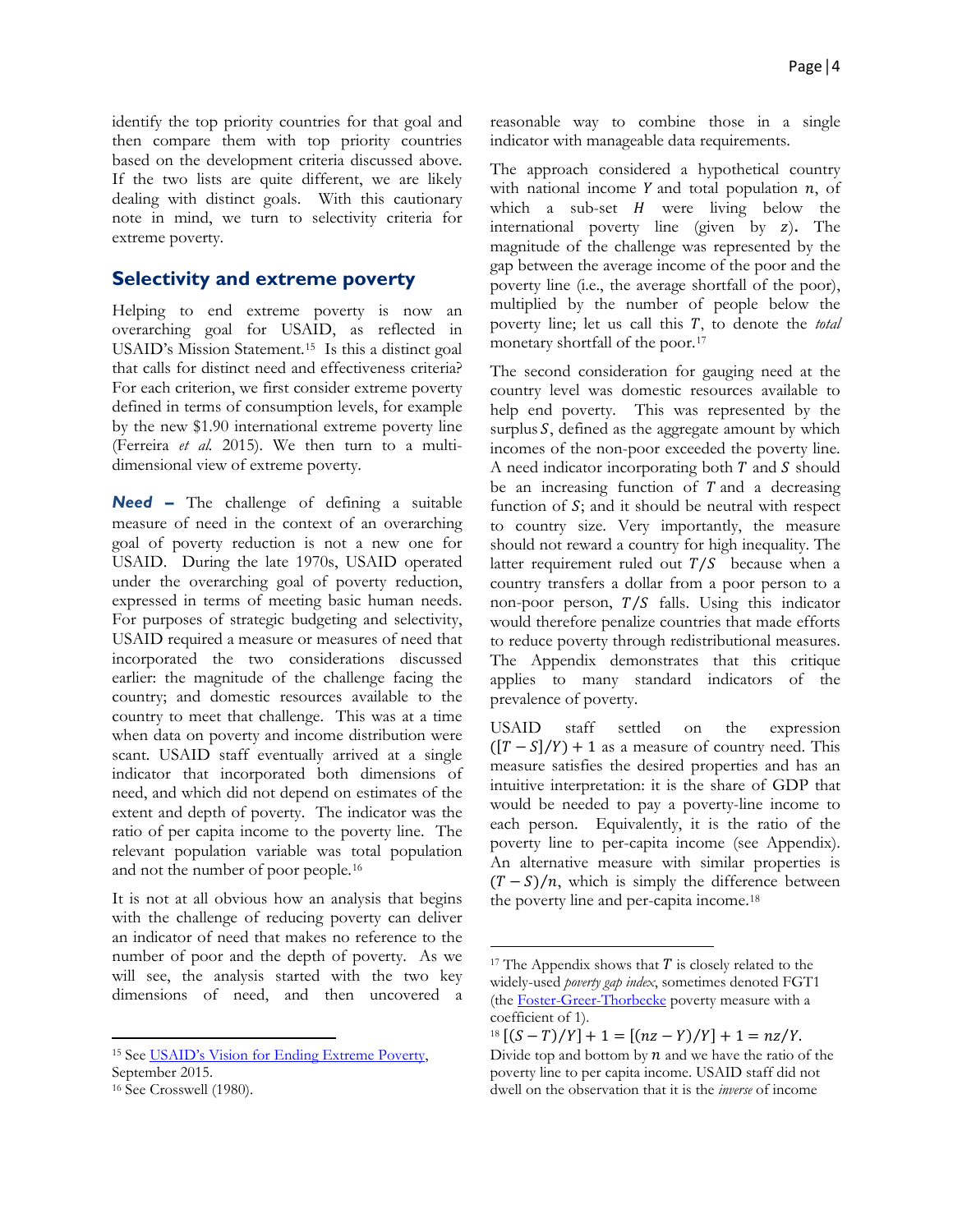This use of real income per capita flows logically from a definition of need that takes into account both the magnitude of the challenge and the availability of domestic resources. The requisite data appear annually. The relevant population variable is total population. The indicator is distribution-neutral and does not reward countries with high inequality. It does the job whether we take a primarily developmental approach or a primarily redistributional approach to ending poverty. Finally, if we use an international poverty line for selectivity purposes, then per capita income (in purchasing power parity terms) suffices to indicate need.

With a goal of ending extreme poverty, it may be counter-intuitive to embrace a measure of need that makes no reference at all to the extent of poverty within a country. But the level of *average* income in a country is a primary determinant of the level of extreme poverty: poorer countries systematically tend to have more widespread and deeper poverty. The obvious intervening variable is income distribution. However, this does not have clear implications for need for external assistance. For two countries with the same average income, the country with greater inequality will have more poverty, but also more income in the hands of the non-poor.[19](#page-4-0)

The preceding discussion is in terms of a poverty line specified in monetary terms. However, it is widely acknowledged that poverty and deprivation

 $\overline{\phantom{a}}$ 

that appears here (as it would if the allocation were chosen to maximize a social welfare function defined as a population-weighted sum of the logs of real GDP per capita). The alternative measure, by contrast, is linear in per-capita income:  $(T - S)/n = z - (Y/n)$ . For selectivity purposes, both indicators are monotonically decreasing in income per capita, provided that the same poverty line is used for all countries.

<span id="page-4-0"></span><sup>19</sup> A less obvious intervening variable is the ratio of average household consumption (as measured in household surveys) to real income per capita as measured in the national accounts. This ratio varies significantly across countries and over time, and these variations account for some of the observed differences in poverty incidence at similar levels of per capita income. But an argument similar to that in the text suggests that the appropriate need variable remains per-capita income. Poverty is higher (other things equal) when the ratio of consumption to income is lower, but there are also more domestic resources that could be redirected towards raising household consumption.

have other dimensions, such as inadequate access to education, health services, water and sanitation, and other public services. Per capita income tends to be strongly correlated with these other indicators of poverty and underdevelopment, suggesting that it remains a satisfactory proxy for need. It may nonetheless be feasible and reasonable to devise an index that incorporates various dimensions of development (including income) into an aggregate measure of country need for purposes of selectivity. For strategic and programming purposes, however, such an index should be "unpacked" to better understand the challenges facing each country.

*Effectiveness* – We have emphasized that indicators of whether and when aid will be effective depend critically on the strategy for how the goal is to be achieved; and the implied role of foreign aid. For extreme poverty defined in terms of income or consumption, the underlying strategy – implicit or explicit – typically involves some combination of relatively broad efforts at achieving inclusive economic growth and narrower, more targeted efforts aimed at livelihoods and incomes of those below the poverty line. It is safe to say that there is considerable variation in views about the appropriate balance, and the associated role of foreign aid.

For upper-middle income countries where extreme poverty is a low share of the overall population and may be concentrated in geographical or demographic "pockets", most would agree that targeted programs should play a major role. However, discussions of ending extreme poverty often leave the relative roles of external and domestic resources unclear. Should external resources continue to play a major role in advanced developing countries such as Brazil? Or should upper-middle income countries assume responsibility for further progress while donors focus on needier countries?

For lower-income countries where extreme poverty is a higher share of the overall population, discussions of ending extreme poverty are not at all clear or conclusive on the relative balance between growth-oriented approaches and interventions targeted more exclusively on the poor. Some strategies seem to place predominant emphasis on growth, while others appear to emphasize directimpact programs, perhaps with the assumption that growth and development are going on in the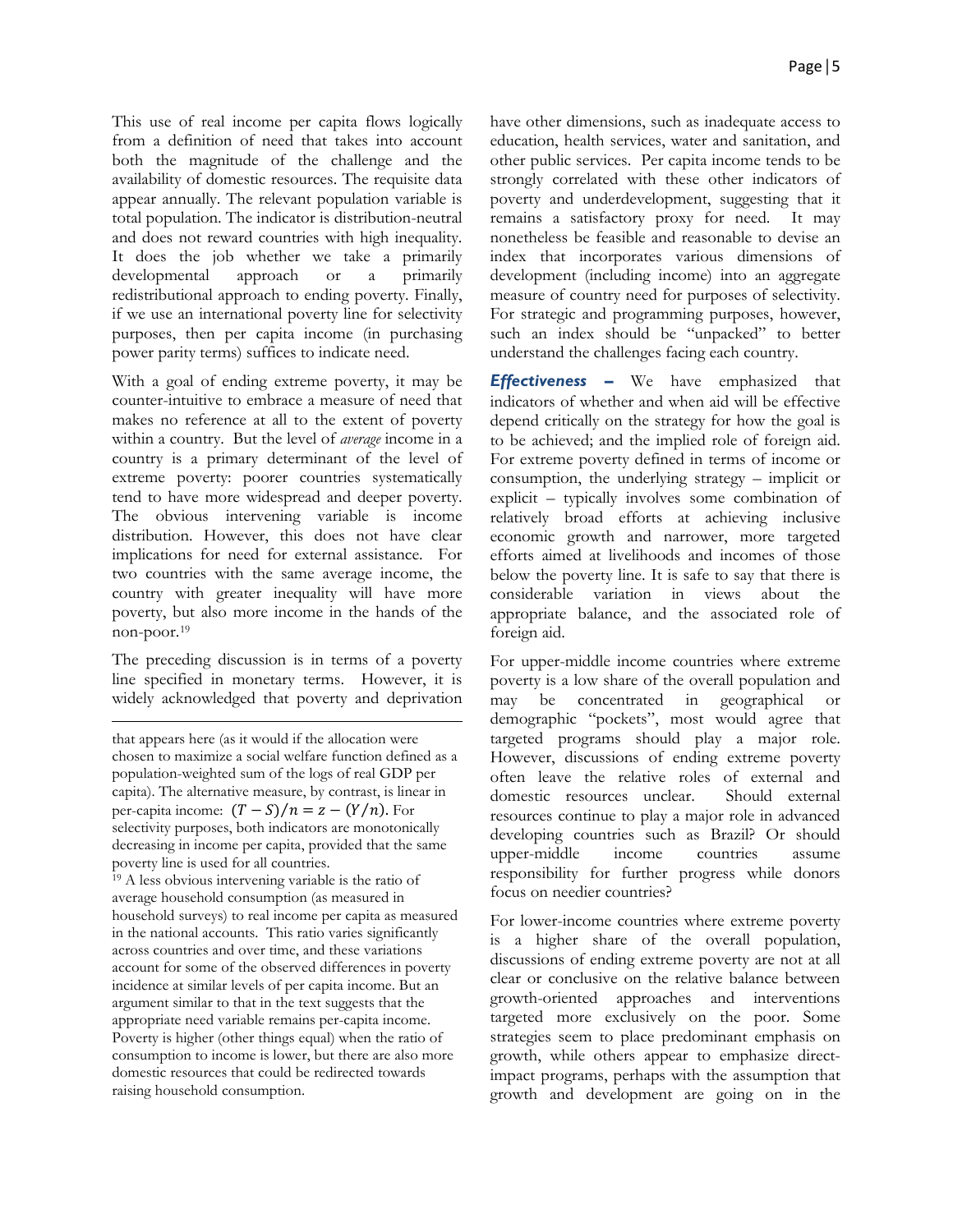background, or that improvements in human development will create a platform for future growth.[20](#page-5-0)

The key point for selectivity purposes is that how we approach effectiveness depends critically on our underlying strategy. To the extent that the strategy emphasizes broad-based growth and development progress as the *primary* force for reducing extreme poverty, we are back in the realm of policy performance as the key indicator of whether and where foreign aid can be effective in helping to end extreme poverty. To the extent that the strategy emphasizes a much narrower range of interventions aimed specifically at livelihoods and incomes of the extreme poor, effectiveness criteria and indicators depend on the story we tell about what is required for such interventions to achieve large and lasting results.

The ambiguity diminishes greatly when we move beyond a view of extreme poverty based only on income and consumption. At the point where we adopt a multi-dimensional view of extreme poverty, we are almost inevitably in the realm of broad-based development progress as the fundamental driving force behind poverty reduction, particularly in lower-income countries where poverty – in its various dimensions – tends to be widespread.

Indeed, other dimensions of poverty such as access to health, education, and other basic public services (water, sanitation, electricity) illustrate perhaps more clearly than in the case of income why extreme poverty in lower-income countries is essentially a development challenge and not primarily a redistributional challenge. In lower-income countries the basic systems that provide these services are extremely limited in both geographic coverage and quality. It is not as if there are well functioning country-wide systems for basic health, basic education, and infrastructure, so that the primary challenge is gaining access for the poor. Rather, the

<span id="page-5-1"></span> $\overline{\phantom{a}}$ 

basic challenges in these areas are systemic. The same is arguably true for income and employment. It is only by and through the process of development that these systemic challenges are met.[21](#page-5-1)

# **Alternative approaches to selectivity for extreme poverty**

The preceding discussion suggests that for the goal of ending extreme poverty, the basic indicators for need and effectiveness are much the same as for the goal of development progress – particularly if we take a multi-dimensional view of extreme poverty. We would prioritize countries that are poor in terms of average incomes and are also good policy performers, while also taking into account *total* population size.

This sort of approach is at odds with much of the international discussion of the challenge of ending extreme poverty, which typically prioritizes countries with the largest number of poor people, regardless of total population, per capita income, and policy performance; and/or fragile states, nearly all of which are weak policy performers.<sup>[22](#page-5-2)</sup> Can our framework help understand and explain (if not reconcile) the stark differences between these approaches to selectivity?

First, we have emphasized that for purposes of selectivity much depends on the underlying strategy for ending extreme poverty – particularly where effectiveness is concerned. Consider a strategy for reducing income/consumption poverty in relatively advanced countries, where there is a predominantly prosperous mainstream and poverty is mainly a matter of isolated/marginalized groups. Poverty reduction calls for bringing such groups into the mainstream, through programs that are targeted on

<span id="page-5-2"></span><span id="page-5-0"></span><sup>20</sup> An example of the former is the World Bank's *[A](http://documents.worldbank.org/curated/en/2014/10/20289547/measured-approach-ending-poverty-boosting-shared-prosperity-concepts-data-twin-goals)  [Measured Approach to Ending Extreme Poverty and Boosting](http://documents.worldbank.org/curated/en/2014/10/20289547/measured-approach-ending-poverty-boosting-shared-prosperity-concepts-data-twin-goals)  [Shared Prosperity](http://documents.worldbank.org/curated/en/2014/10/20289547/measured-approach-ending-poverty-boosting-shared-prosperity-concepts-data-twin-goals)*; an example of the latter is the OECD 2013 *[Development Cooperation Report on Ending Extreme](http://www.oecd-ilibrary.org/development/development-co-operation-report-2013_dcr-2013-en)  [Poverty](http://www.oecd-ilibrary.org/development/development-co-operation-report-2013_dcr-2013-en)*. The balance remains very unclear in The *[UN](http://www.un.org/sg/management/pdf/HLP_P2015_Report.pdf)  [Report of the High-Level Panel on the Post-2015 Development](http://www.un.org/sg/management/pdf/HLP_P2015_Report.pdf)  [Agenda](http://www.un.org/sg/management/pdf/HLP_P2015_Report.pdf)*. Ravallion (2009) provides an empirical analysis linking the level of economic development to the balance between growth and redistribution strategies.

 $\overline{\phantom{a}}$ <sup>21</sup> Charles Kenny (2011a, 2011b) has argued that improvements in health, education (school attendance), democracy and rights, and other aspects of quality of life have been driven by technology and ideas rather than institutions (in contrast to economic growth, for which Kenny sees institutions as critically important). A rejoinder would that institutions and systems still matter for the *quality* of education; the *quality* of governance associated with democracy; and for widespread, sustainable provision of basic health services. 22 See Sumner (2011) and the OECD's 2013 *[Report on](http://www.oecd.org/dac/governance-peace/conflictandfragility/rf.htm)  [Fragile States](http://www.oecd.org/dac/governance-peace/conflictandfragility/rf.htm)*.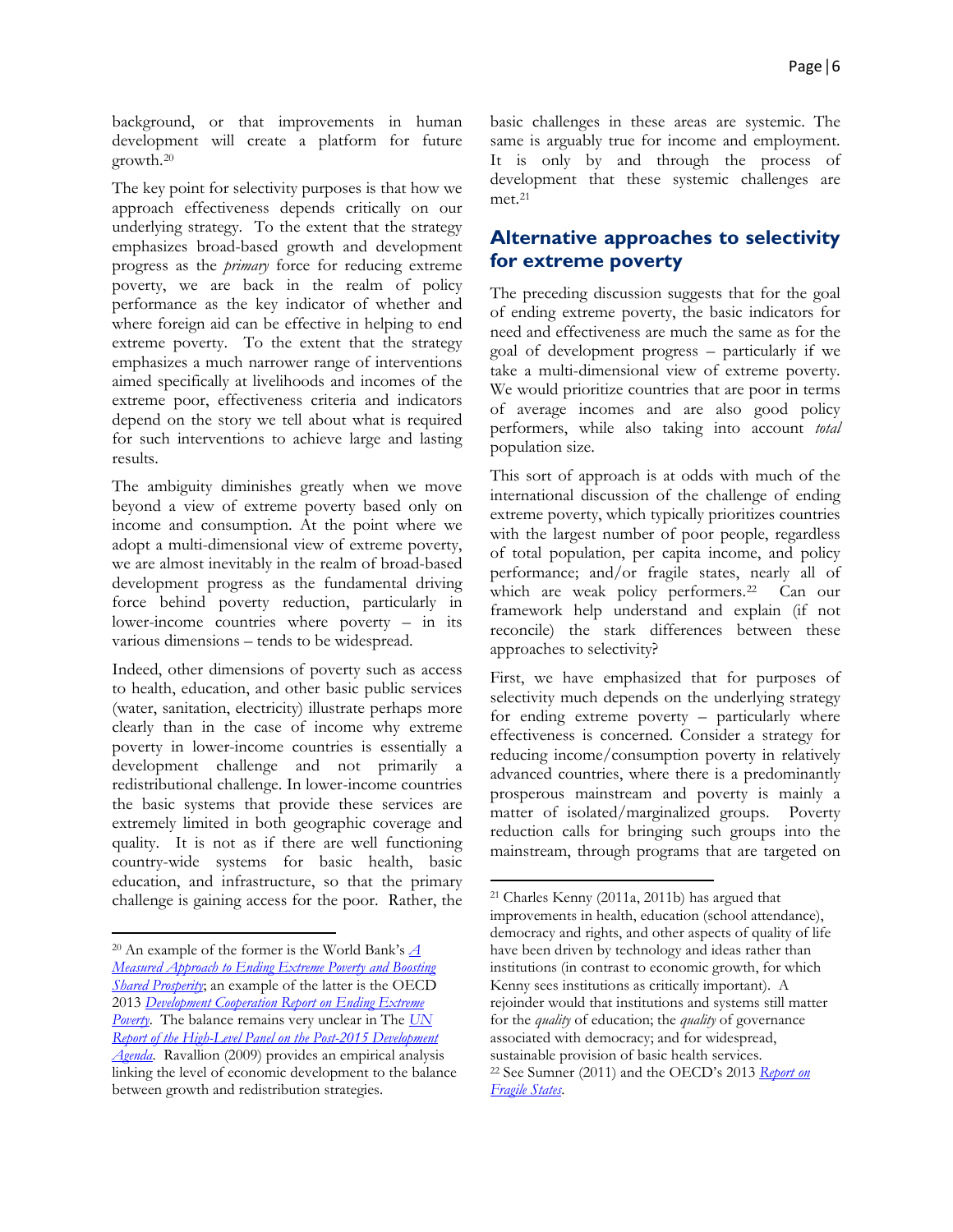the poor. Such programs deliver goods and services to the poor that can enhance consumption or employment possibilities. This kind of strategy assumes rather than promotes a reasonably affluent, well-functioning economy. On the employment side, economic opportunity is exogenously present, and the basic challenge is to equip the poor to take advantage of it. For consumption transfers, the resource requirements would be relatively small and manageable compared with overall public budgets.

To the extent that such a strategy underlies discussions of ending extreme poverty in developing countries, the effectiveness criteria have mainly to do with the efficiency of targeted poverty reduction programs. This may not depend much at all on overall government policy performance and commitment – either to poverty reduction or to development progress more generally. An analogy would be health programs targeting specific diseases and maladies. These have achieved success in all sorts of country settings and policy environments, by providing treatment packages directly to vulnerable people.

Second, in discussing need we have emphasized not only the magnitude of the challenge facing the country (represented by  $T$  in the preceding section) but also domestic resources available to the country to address poverty (represented by  $S$ ). It is only when we consider the second factor that we move beyond looking at the number of poor people and the depth of their poverty.

<span id="page-6-1"></span><span id="page-6-0"></span>However, discussions of ending extreme poverty may assume that external resources can and should play the main role – especially if the underlying strategy emphasizes programs targeted on the poor. With that assumption (and that strategy), need can be adequately measured by any one of a number of measures of poverty that consider the number of poor people and the depth of their poverty. These include the poverty gap index and other Foster-Greer-Thorbecke indices, the Sen index, the Watts index, and the recently formulated *person-equivalent poverty headcount*. What all of these have in common is adherence to the *focus axiom* in poverty analysis – the principle that a measure of poverty should not vary if the income of the non-poor varies. Hence,

they explicitly exclude consideration of domestic resource availability.[23](#page-6-0) 

Finally, prioritization of fragile states is typically based on the high and increasing share of global poverty accounted for by countries that satisfy one or more of the definitions of fragility.[24](#page-6-1) To the extent that fragile states tend to be poor countries in terms of income and social indicators, there is not much of a difference where need is concerned. However, fragile states are typically weak policy performers. And they are often characterized by high levels of instability and conflict. Both factors would raise significant effectiveness issues for a poverty-reduction strategy that emphasized broadbased development progress as the key driver of poverty reduction in poor countries.

However, these factors may not impinge on effectiveness for other strategic approaches to poverty reduction in fragile states. As one example, a strategic approach aimed at addressing and overcoming fragility itself, in order to lay the foundation for broad-based development progress including poverty reduction, would have its own effectiveness criteria. Weak policy performance, instability and conflict would pertain more to need – the magnitude of the challenge to be addressed – than to an appropriately risk-weighted concept of effectiveness. As a second example, Kenny (2011b) argues that the development record demonstrates the scope for significant progress in health, and perhaps in other non-monetary dimensions of poverty, even in countries where policy performance and prospects for overall development progress remain weak.

 $\overline{\phantom{a}}$ <sup>23</sup> On person-equivalent poverty, see Castleman, Foster, and Smith (2015). For a review of earlier poverty indicators and the axioms they should satisfy, see Haughton, and Khandker (2009).

<sup>24</sup> Definitions of fragility are varied, and different approaches can imply substantial differences in classification. There is also variation over time, as countries move into and out of fragility by any given definition. Finally, except for the narrowest definitions there tends to be significant diversity among fragile states in terms of their key characteristics, including poverty. For further discussion, see Roesch (2014).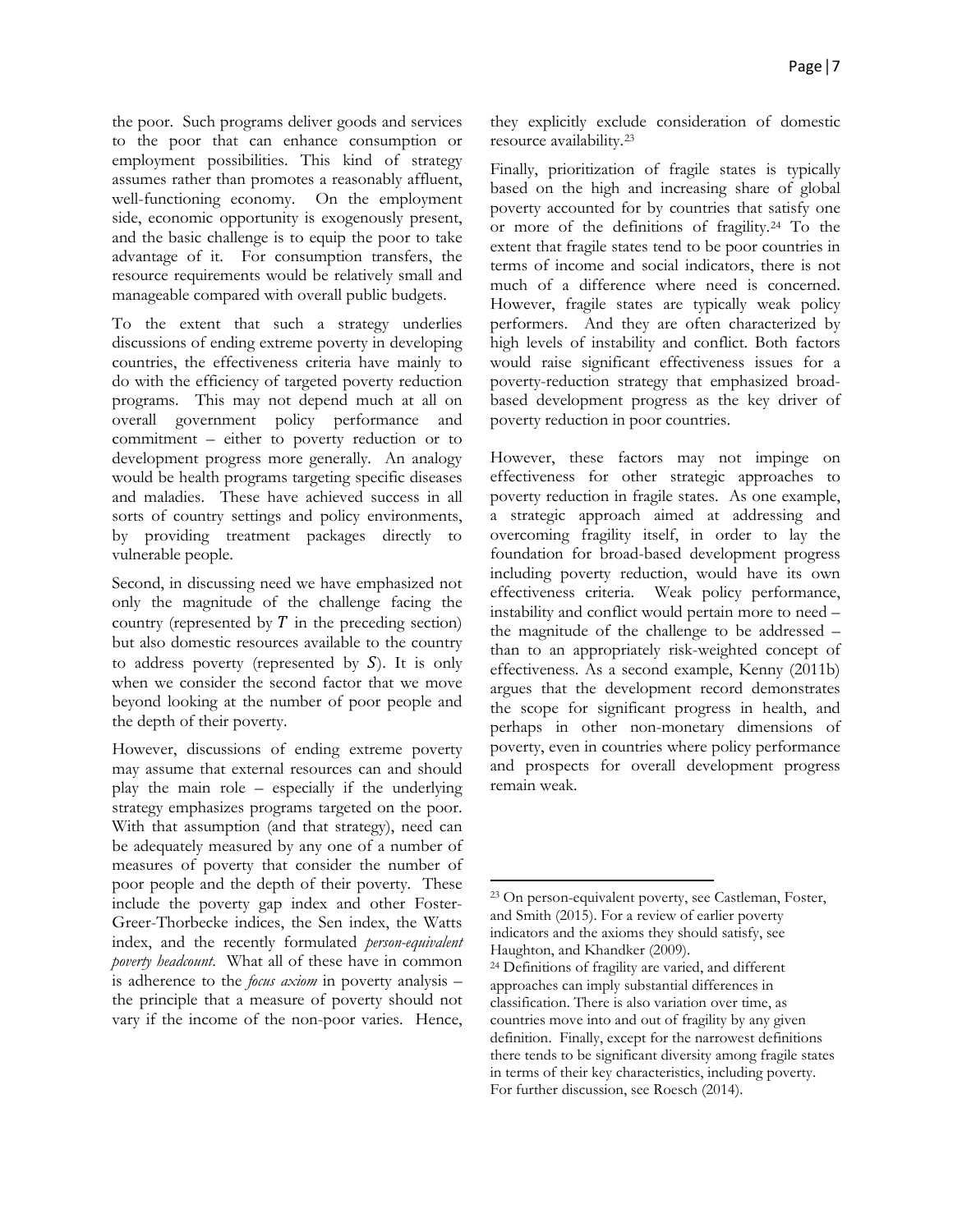#### **Acknowledgements**

The author gratefully acknowledges helpful comments from Steve O'Connell, Don Sillers, and an anonymous reviewer. All errors are the sole responsibility of the author. Comments are welcome at [mcrosswell@usaid.gov.](mailto:mcrosswell@usaid.gov)

### **Appendix: Relating country need to the poverty gap index and personequivalent headcount**

The text presents the argument that poverty-related selectivity should be based on income per capita rather than on the total shortfall of the poor,  $T$  (or its per-capita counterpart,  $T/n$ ). Here we see that this argument applies to a number of popular poverty measures, including the poverty gap ratio and the new *person-equivalent headcount ratio*. These measures – particularly the latter – have powerful advantages for monitoring poverty. They are all based on  $T$ , however, and therefore share its limitations as an indicator of need for poverty-based selectivity.

Let  $Y = National Income$  (\$)

- $z =$  Poverty Line (\$/person)
- $d =$  Average monetary shortfall among the poor (average distance between income and the poverty line), sometimes called the "depth of poverty"
- $n =$  Total Population, of which *H* are poor
- $h =$  Conventional headcount ratio =  $H/n$
- $T = H \cdot d =$  Total monetary shortfall of the poor in absolute terms (\$)
- $R = n \cdot z =$  The resources required for no one to be below the poverty line (\$)

The *poverty gap index* (often denoted **FGT1**) is simply our total monetary shortfall normalized by  $R$ :

$$
FGT1 = powerty \, gap \, index = T/R \, .
$$

This measure expresses the total monetary s shortfall as a share of the income (or resources) required for no one to be below the poverty line. Equivalently,

$$
FGT1 = (H/n) \cdot (d/z).
$$

The poverty gap index is the product of the conventional headcount ratio and the average *relative* monetary shortfall (i.e., relative to the poverty line).

The new *person-equivalent headcount* measure starts with a benchmark measure of the average shortfall among the poor, and defines the number of personequivalents represented by each poor person as that person's shortfall divided by the reference shortfall. Letting  $d_0$  be the benchmark shortfall (in \$/person), the overall person-equivalent headcount is given by

 $H^e =$  *person-equivalent headcount* (# people) =  $T/d_0$ .

Dividing by the population gives us the *personequivalent headcount ratio,*  $h^e = H^e/n$ .

There is therefore a straightforward relationship between the poverty gap ratio, the conventional and person-equivalent headcount ratios, and the average monetary shortfall among the poor:

$$
\frac{h \cdot d}{z} = FGT1 = \frac{h^e \cdot d_0}{z}
$$

If these measures were used in a selectivity exercise, the poverty line and benchmark average shortfall would be the same for all countries. They would therefore drop out of the calculation. The net result would be that allocating per-capita aid to countries on the basis of the person-equivalent headcount ratio  $h^e$  would be equivalent to allocating it on the basis of FGT1; this, in turn, would be equivalent to allocating it on the basis of a combination of the conventional headcount ratio and the average monetary shortfall. All of these approaches, in turn, would be equivalent to allocating aid per capita on the basis of the total shortfall per capita,  $T/n$ . It follows, by the argument developed in the text, that none of these measures serves as an adequate indicator of a country's need for external assistance, given our two-dimensional specification of need. To summarize: poverty indicators are indispensable for monitoring progress against poverty, but povertybased selectivity should be based, instead, on a measure of real income per capita (with some adjustment for population).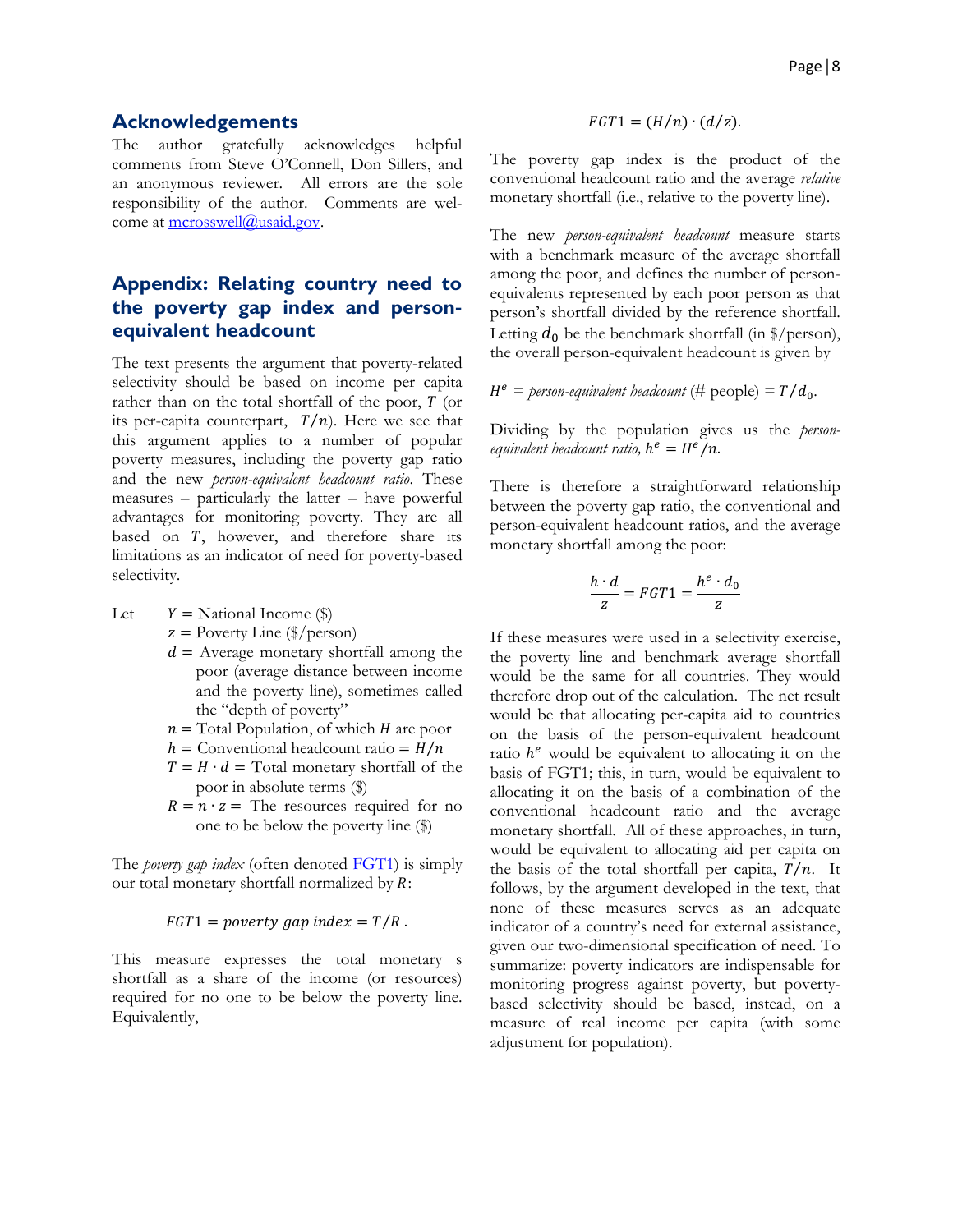#### **References**

- Adam, Christopher S. and Stephen A. O'Connell (1999), "Aid, Taxation and Development in Sub-Saharan Africa", *Economics and Politics* 11(3), November: 225-253
- Arkedis, Jean (2011) ["Getting to a "Grand Bargain" for Aid Reform: The Basic Framework for U.S. Foreign](http://www.cgdev.org/publication/getting-%E2%80%9Cgrand-bargain%E2%80%9D-aid-reform-basic-framework-us-foreign-assistance)  [Assistance"](http://www.cgdev.org/publication/getting-%E2%80%9Cgrand-bargain%E2%80%9D-aid-reform-basic-framework-us-foreign-assistance) Center for Global Development Essay, February
- Arndt, Channing, Sam Jones and Finn Tarp (2010) "Aid, Growth, and Development: Have We Come Full Circle?" *Journal of Globalization and Development* 1(2), December
- Burnside, Craig and David Dollar (2000) "Aid, Policies, and Growth" *American Economic Review,* 90(4), September: 847-868
- Castleman, Tony, James Foster, and Stephen C. Smith (2015) "Person-equivalent Headcount Measures of Poverty" *[Institute for International Economic Policy Working Paper Series](http://www.gwu.edu/%7Eiiep/publications/workingpapers/)* 2015-10, George Washington University, Washington, DC.
- Crosswell (2010), Michael ["Governance, Development and Foreign Aid Policy",](http://pdf.usaid.gov/pdf_docs/pbaad523.pdf) presented at the 2010 Oxford Business and Economics Conference, Oxford University, UK
- Crosswell, Michael (2004) ["Development, Foreign Aid, Strategic Planning and the Government Performance](http://pdf.usaid.gov/pdf_docs/PNADI782.pdf)  [and Results Act \(GPRA\),"](http://pdf.usaid.gov/pdf_docs/PNADI782.pdf) presented at the Third Global Conference on Business and Economics, Amsterdam, July
- Crosswell, Michael (1980) ["Need as a Criterion for Allocating Development Assistance"](http://pdf.usaid.gov/pdf_docs/PBAAD532.pdf) USAID working paper, July
- Crosswell, Michael (1979) ["Basic Human Needs and the Distribution of Development Assistance among](http://pdf.usaid.gov/pdf_docs/PBAAD533.pdf)  [Countries"](http://pdf.usaid.gov/pdf_docs/PBAAD533.pdf) USAID Working Paper, August
- David Dollar and Victoria Levin (2004), ["The Increasing Selectivity of Foreign Aid, 1984-2002",](https://openknowledge.worldbank.org/handle/10986/14090) *World Bank Policy Research Working Paper* 3299, May 2004
- Ferreira, Francisco and others (2015) "A Global Count of the Extreme Poor in 2012: Data Issues, Methodology, and Initial Results" *[World Bank Policy Research Working Paper](http://www-wds.worldbank.org/external/default/WDSContentServer/WDSP/IB/2015/10/14/090224b083144b10/2_0/Rendered/PDF/A0global0count00and0initial0results.pdf)* No. 7432, October
- Haughton, Jonathan and Shahidur R. Khandker (2009) "Measures of Poverty" Chapter 4 in World Bank *[Handbook on Poverty and Inequality](http://web.worldbank.org/WBSITE/EXTERNAL/TOPICS/EXTPOVERTY/EXTPA/0,,contentMDK:22405907%7EpagePK:148956%7EpiPK:216618%7EtheSitePK:430367,00.html)* (Washington, DC: The World Bank)
- Isham, Jonathan and Daniel Kaufmann (1999) "The Forgotten Rationale for Policy Reform: The Productivity of Investment Projects" *Quarterly Journal of Economics* 114(1), February: 149-184
- Kenny, Charles (2011a) ["Solow's Return: Inventions, Ideas and the Quality of Life",](http://www.cgdev.org/publication/solow%E2%80%99s-return-inventions-ideas-and-quality-life) Center for Global Development Essay, February
- Kenny, Charles (2011b) *Getting Better: Why Global Development is Succeeding – and How We Can Improve the World Even More (New York:* Basic Books)
- Ravallion, Martin (2009) ["Do Poorer Countries Have Less Capacity for](http://hdl.handle.net/10986/4238) Redistribution?" *Policy Research Working Paper* No. 5046, The World Bank, September
- Roesch, Aaron (2014) "Understanding Poverty Amid Fragility: Moving from Rhetoric to Analysis" in R. Shah and N. Unger, eds, *[Frontiers for Development](https://www.usaid.gov/frontiers/2014/publication)*, (Washington, DC: USAID)
- Roodman, David (2007) ["Macro Aid Effectiveness Research: A Guide for the Perplexed",](http://www.cgdev.org/publication/macro-aid-effectiveness-research-guide-perplexed-working-paper-135) *Center for Global Development Working Paper* No. 135, December
- Sumner, Andrew (2011) ["The New Bottom Billion: What if Most of the World's Poor Live in Middle-](http://www.ids.ac.uk/publication/the-new-bottom-billion-what-if-most-of-the-world-s-poor-live-in-middle-income-countries)[Income Countries?"](http://www.ids.ac.uk/publication/the-new-bottom-billion-what-if-most-of-the-world-s-poor-live-in-middle-income-countries) CGD Brief, Center for Global Development, March